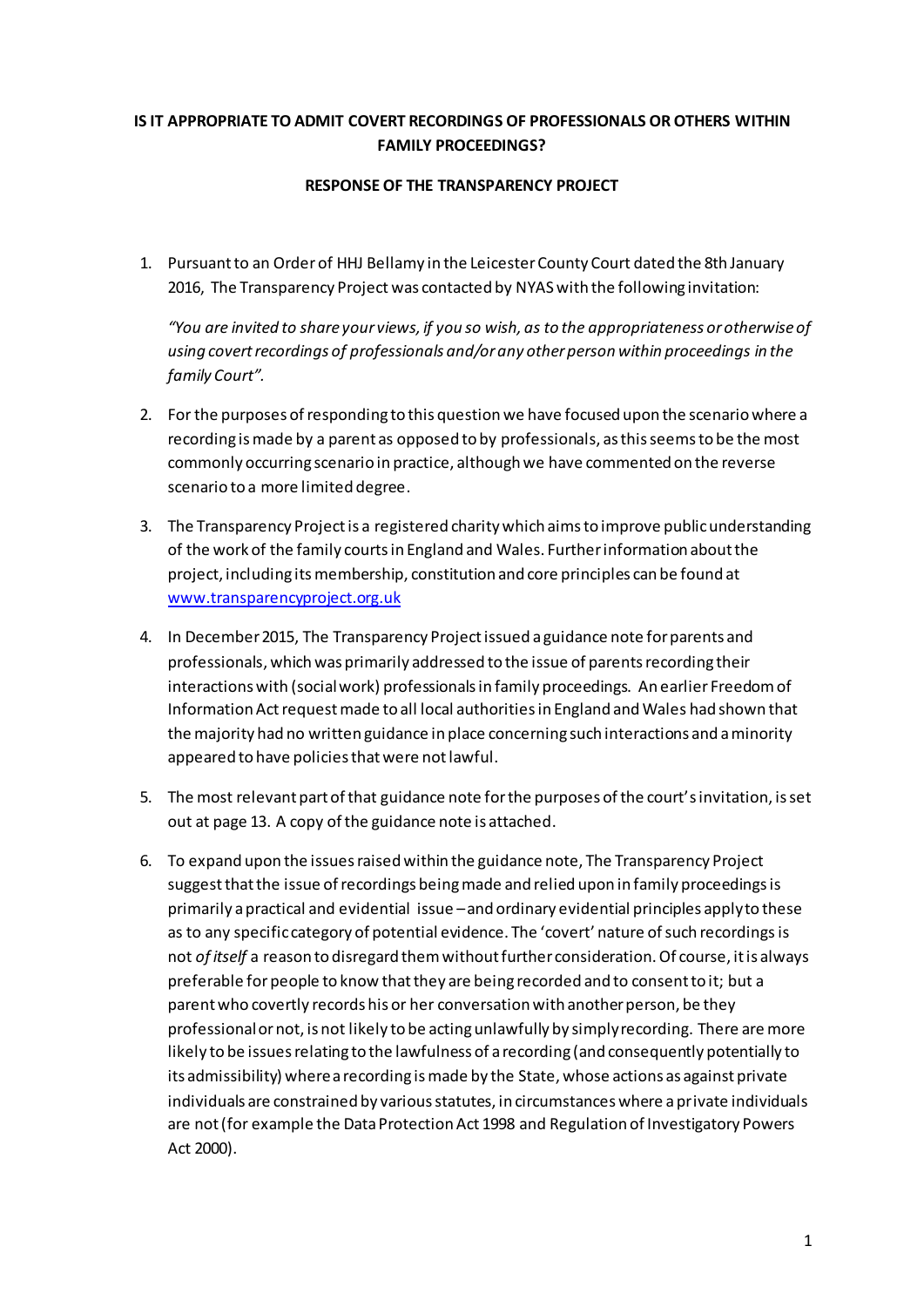- 7. We consider that the issues that ought to be considered by the court fall into two categories. The first is entirely practical – is the evidence able to be presented in a way that can be understood and agreed as accurate? The second relates to the evidential weight of what was recorded.
- 8. The guidance note is not intended to be a legal document and as such does not address the questions of admissibility and the rules of evidence. However, we set out the position as we understand it here, with particular reference to the Family Court Practice 2015 ("FCP") and Civil Procedure 2015 ("the White Book").
	- a. The Civil Evidence Act 1995 applies to family proceedings, meaning that hearsay evidence is admissible, but the weight to be given to it falls to be considered by the court (FCP at 2028-9).
	- b. Parts 22 and 23 Family Procedure Rules 2010 deal with evidence. By FPR 22.1 the court has a general power to control evidence, including the nature of the evidence and the way in which it is to be placed before the court. The power includes a power both to admit "non-compliant" evidence (22.1(3)) and to exclude "admissible" evidence (22.1(2)). As per the notes to the FCP at p2009 :
	- *"it is a serious matter for the court to exclude relevant evidence. To do so, the court will need to balance*
	- *(1) both parties' rights to a fair trial against*
	- *(2) a party's right to respect for family life and privacy."*
	- c. It is trite that the exercise of the court's power must be consistent with the overriding objective to deal with cases justly.
	- d. The FCP also refers to Lifely v Lifely [2008] EWCA Civ 904, where

*"the Court of Appeal permitted illegally obtained evidence (a diary), which should have been disclosed by its author, and re-opened proceedings on the basis of the evidence contained in the diary".*

9. As to relevance – the editors of the FCP suggest that :

*"the main rule governing the relevance and admissibility of evidence is that "all evidence that is sufficiently relevant to an issue before the court is admissible and all that is irrelevant, or insufficiently relevant, should be excluded". The importance of defining the issues for trial as part of case management is clear from r 1.4."*

- 10. We agree with the view taken by the editors of the FCP and consider that the rules and principles above are equally applicable to audio or video recordings, covert or not.
- 11. The White Book is also a useful reference point, not least because the notes to CPR 32 deal with the admission of covertly recording video evidence in the case of allegedly fraudulent personal injury claims.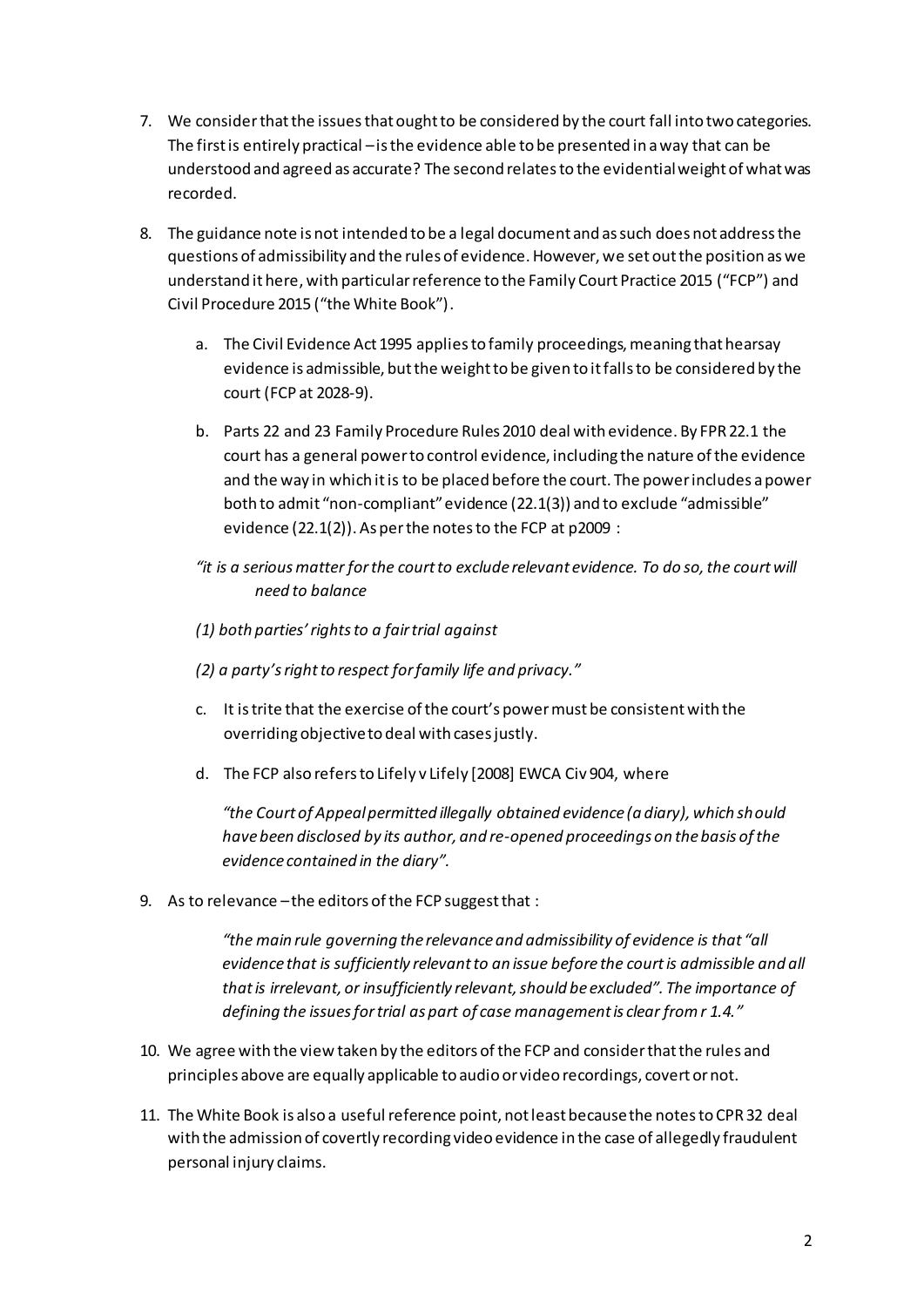- a. CPR rule 32.1 is in identical terms to FPR 22.1 (see White Book 1046 onwards).
- b. The editors of this volume suggest that the power to control evidence extends only to the control of evidence which, prior to the CPR, would have been inadmissible) (p1047).
- c. *"In Jones v University of Warwick [2003] EWCA Civ 151; [2003] 1 WLR 954 CA, the question arose whether the court had exercised its discretion correctly under r 32.1 in a PI case in directing that video evidence covertly obtained by the defendant's insurers through the trespass of their agents should not be excluded on the ground that the claimant's rights under art8(1) of the convention were infringed. The Court of Appeal rejected the argument that unless it was necessary for the defendants to take the action they did, in the circumstances of this case the evidence must inevitably be held inadmissible. The court held that the conduct of the defendants was not so outrageous that the defence should be struck out. However, it was important to make clear that their conduct was improper and not justified. Accordingly, the defendants should be penalised in costs."* (p1048)
- d. At p 1051 : "*In a PI case, where video evidence is available which, according to the defendant, undermines the case of the claimant to an extent that it would substantially reduce the award of damages, it will usually be in the overall interests of justice to require that the proponent should be permitted to cross examine the claimant and their expert advisers upon it*" (Rall v Hume [2001] EWCA Civ 146; [2001] 3 All ER 248 CA)
- e. At p 1051 the editors suggest that advance warning of the wish to adduce film or video to attack an opponent's case is subject to the general rules of disclosure and inspection, and should be raised in early case management. In O'Leary v Tunnelcraft Ltd [2009] EWHC 3438 QC, Nov 10 2011, unrep (Swift J) an application to adduce surveillance evidence was refused where it was made a month before trial and amounted to an "ambush", but in Douglas v O'Neill [2011] EWHC 601 QB Feb 9 2011 unrep (Judge Andew Collender QC) a similar application was allowed where the recording had been made shortly before trial but was disclosed at the first reasonable opportunity after the C's signed witness statement.
- f. There is a useful summary at the foot of p 1048 of the applicable ECHR authorities on the Article 6 points – in essence it is for the national court to determine admissibility and relevance, subject to the overriding duty to ensure that the proceedings as a whole are fair. The court should exercise care before refusing to look at documents a party wishes it to consider.
- 12. See also Documentary Evidence  $(11^{th}$  Edn, Charles Hollander QC) at 26-06 and 26-07 for a discussion of "Surveillance evidence taken in breach of art 8 rights" and "Other Unlawfully Taken Evidence", where Tchenguiz v Imerman [2010] EWCA Civ 908 is discussed, although we respectfully suggest it in fact has little direct relevance to the scenario that this note addresses.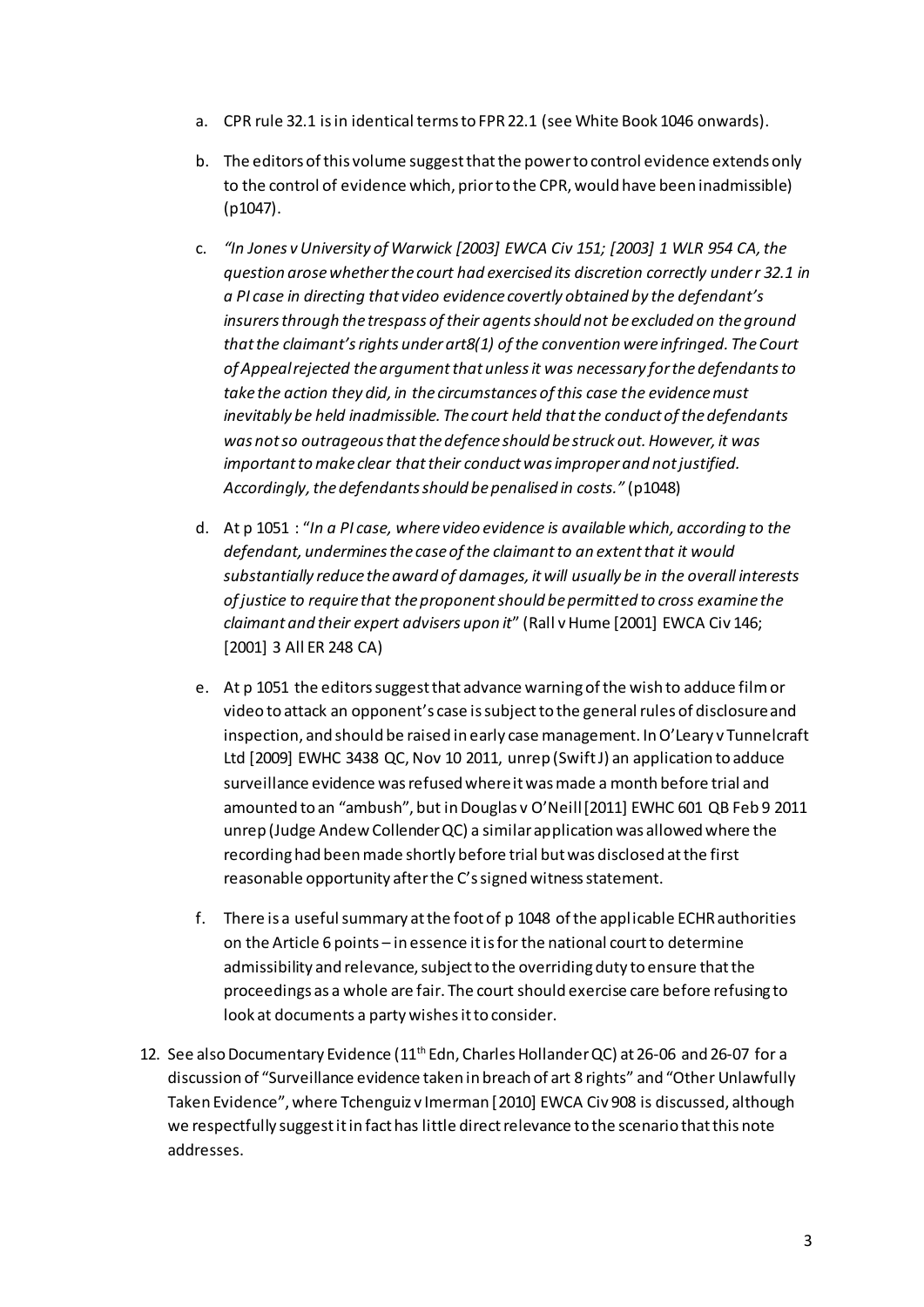- 13. With regard to the presentation of the recorded evidence, we suggest the court will be assisted by considering the following practical issues:
	- a. Is it audible?
	- b. Is it complete? Or has it been edited for any reason? (and can this be verified)
	- c. Is there an agreed summary/transcript of what is said?
	- d. If not, can one be produced reasonably quickly and without too much e xpense?
	- e. Can the recording be played on equipment accessible to the court/other parties?
	- f. Are copies of the recording available? Should they be?
- 14. Assuming that the evidence is capable of being understood and there is no objection raised to it on the basis of unfair editing or other incompleteness, we suggest the court would then be assisted by considering its relevance to the identified issues in the case. Clearly, if it is of little or no relevance to the issues currently before the court, it is not a sensible use of court time and resources to consider it further. There may also be situations where it is clear that a parent has 'engineered' a situation to present the other person in a bad light; for example by provoking the other person into aggressive behaviour or words. The evidential weight of such a recording would thus decrease.
- 15. Although the covert surveillance or recording of a parent *by a local authority* might be unlawful, we do not think that the recording of a meeting *by parents* is likely to be unlawful even if covert, particularly if the recording is of a meeting of which all participants are already aware a record will be made in the form of minutes. Although the Jones v Warwick case is therefore instructive, we do not think it is directly analogous – in that case there was clearly unlawful conduct. In cases where material has been obtained unlawfully or covertly this may be a relevant factor and may give rise to Article 6 fairness issues, but since the court is usually engaged in ensuring the Article 6 rights of both adults and children this is unlikely to be determinative in many instances.

## **Examples of the use of recordings in other cases.**

- 16. An example of a case where recorded evidence was very relevant involved a parent who had accused a foster carer of abusive behaviour; she was not believed until she was able to play the recordings of her interactions with the foster carer. See *Medway Council v A & Ors (Learning Disability: Foster Placement*) [2015] EWFC B66 (http://www.bailii.org/ew/cases/EWFC/OJ/2015/B66.html).
- 17. However, in the case of *H v Dent and Others* [2015] EWHC 2090 (Fam) (http://www.bailii.org/ew/cases/EWHC/Fam/2015/2090.html) the father was keen to rely on recordings of his conversations between various professionals as evidence of their wrong doing – but the recordings were not evidence of that and did not assist the court.